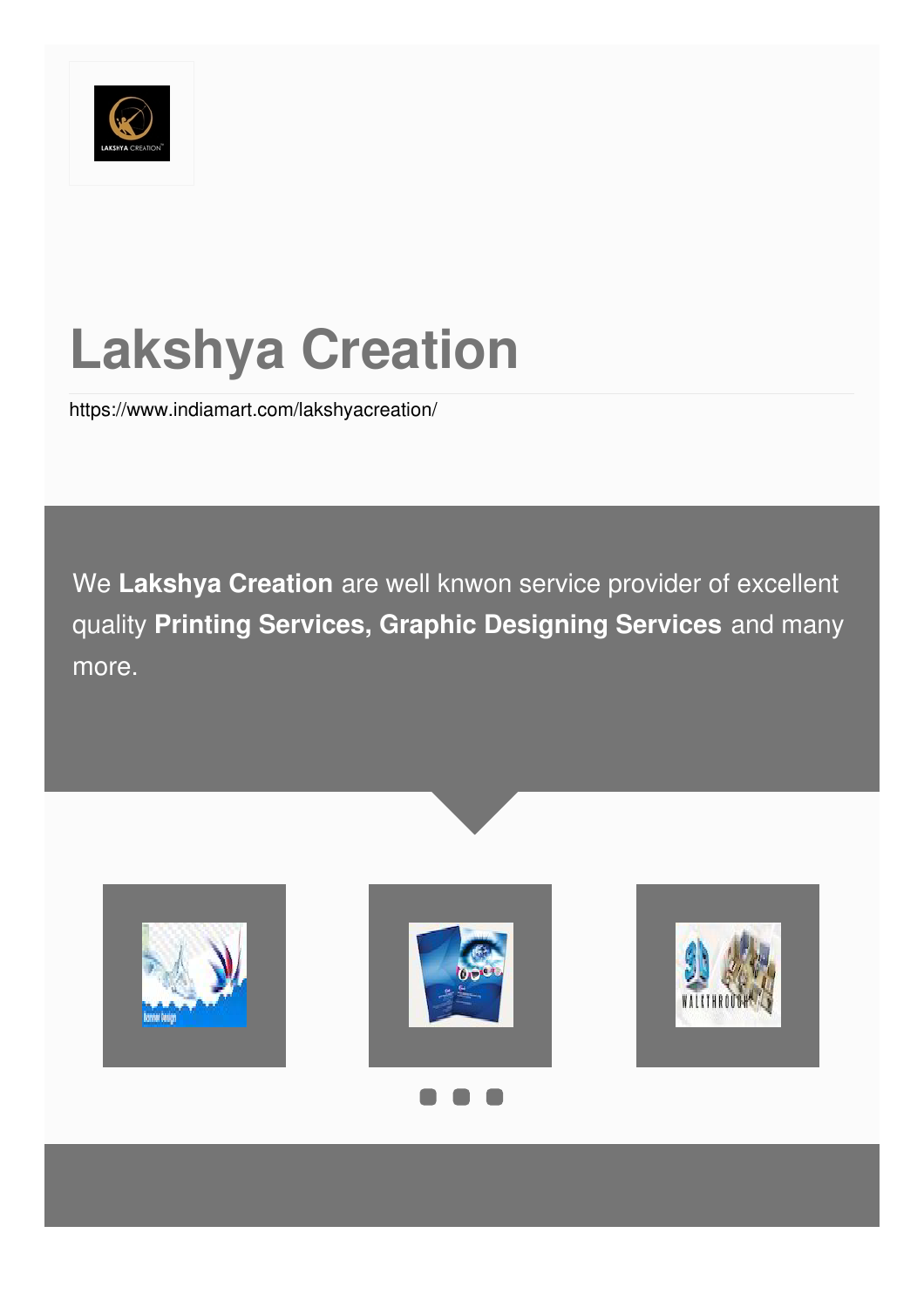### About Us

Based in **Mumbai (Maharashtra, India)**, we, **Lakshya Creation**, are a leading business in rendering services to our esteemed clients all across the nation. We came into existence in the year **2009**. We are involve in rendering **Printing Services, Graphic Designing Services** and many more. We are a well-known associations engrossed in rendering quality services to clients at pocket-friendly prices. Our services are acknowledged for their timely and efficient provision which is rendered by a competent team of experts Under the guidance and management of **Mr. Rajiv Raut**, we have garnered a huge clientele support through our efficient and transparent business dealings. Our services are known for their excellent quality and are provided in an ethical and transparent way to ensure optimum satisfaction of the customers.

**For more information, please visit**

<https://www.indiamart.com/lakshyacreation/aboutus.html>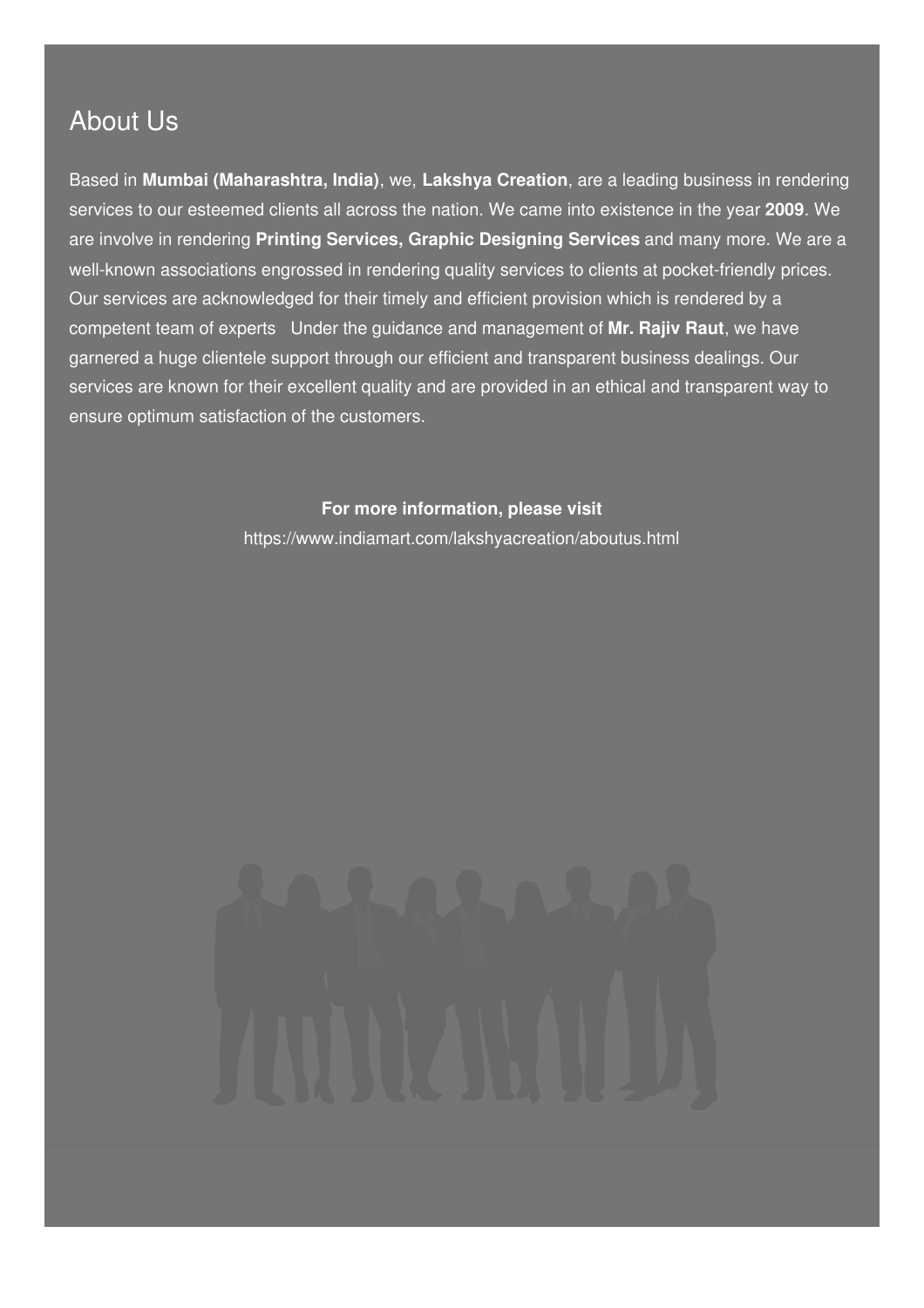#### **GRAPHIC DESIGNING SERVICES**



**Banner Designing Services** 



Flex Banner Designing Services



Newsletter Designing Services

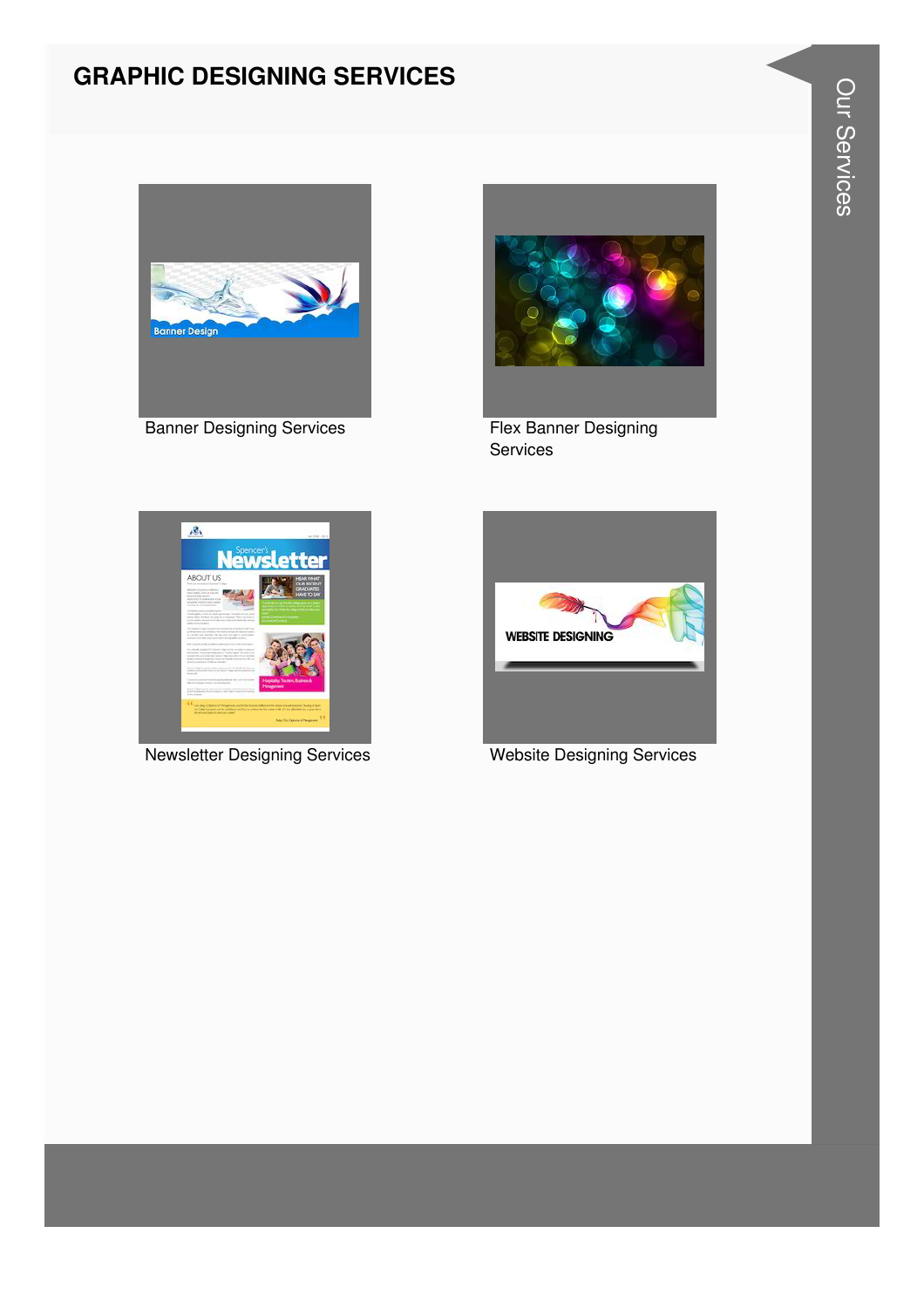#### **PRESENTATION SERVICES**



3D Walkthrough Presentations Services



**PPT Presentation Services** 



Corporate Presentation Services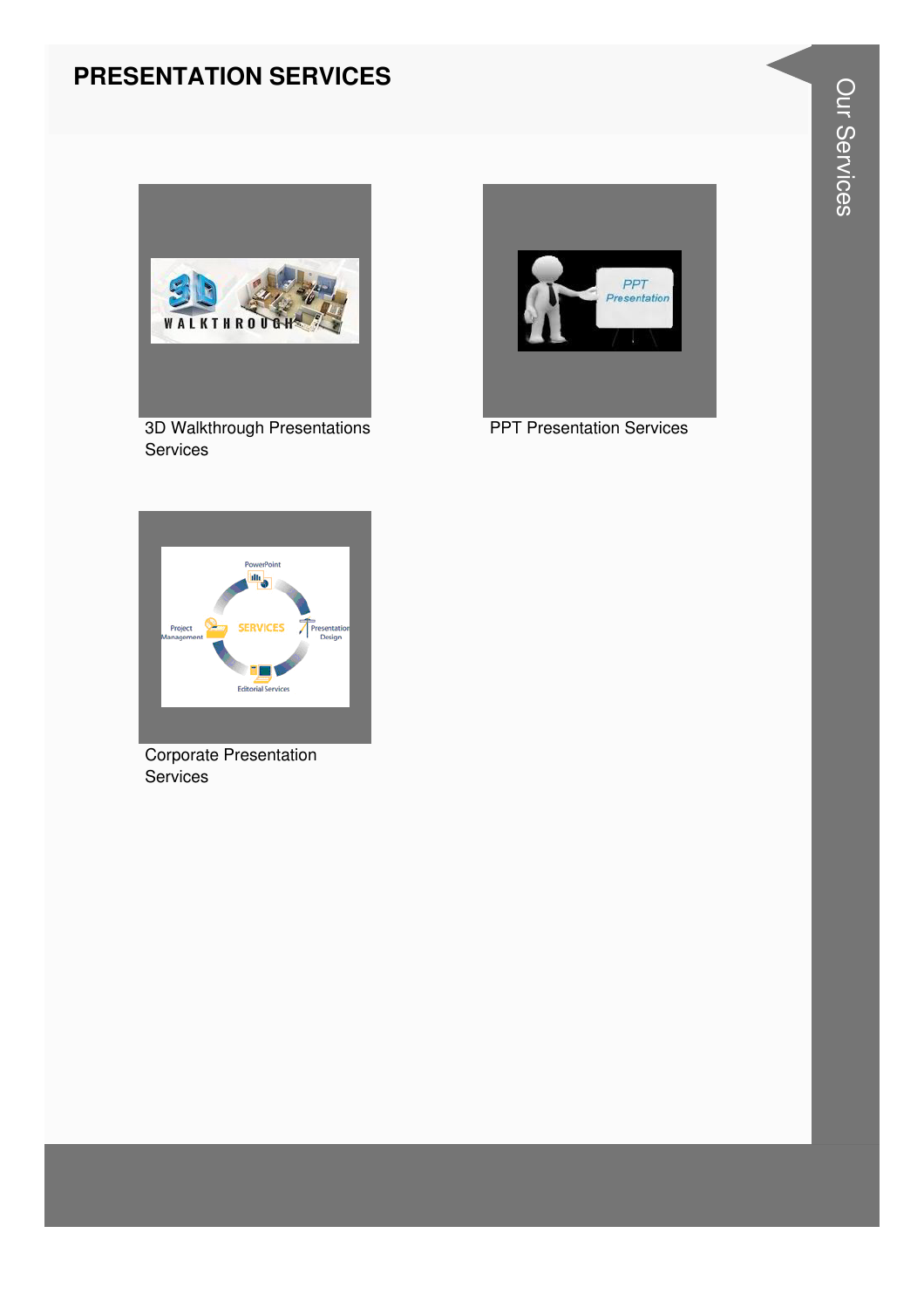#### **OTHER SERVICES:**



**Election Banner Designing** Services



**Custom Products Catalogue Designing Services** 



**Product Catalogue Designing** Services



Logo Designing Service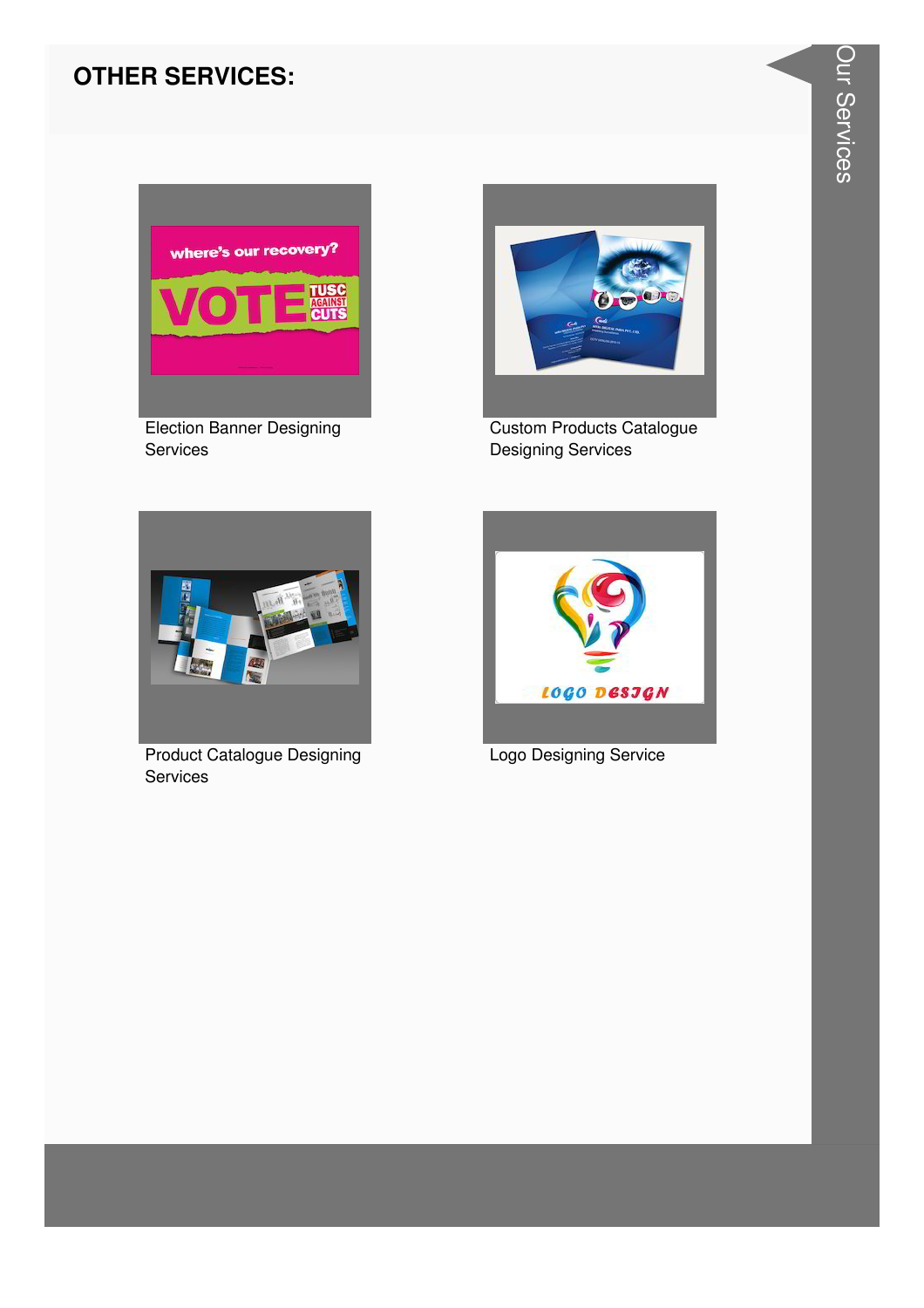#### **OTHER SERVICES:**





Logo Analysis Services **PP Bags Designing Services** 



Plastic Bag Designing Services



Point of Sale Services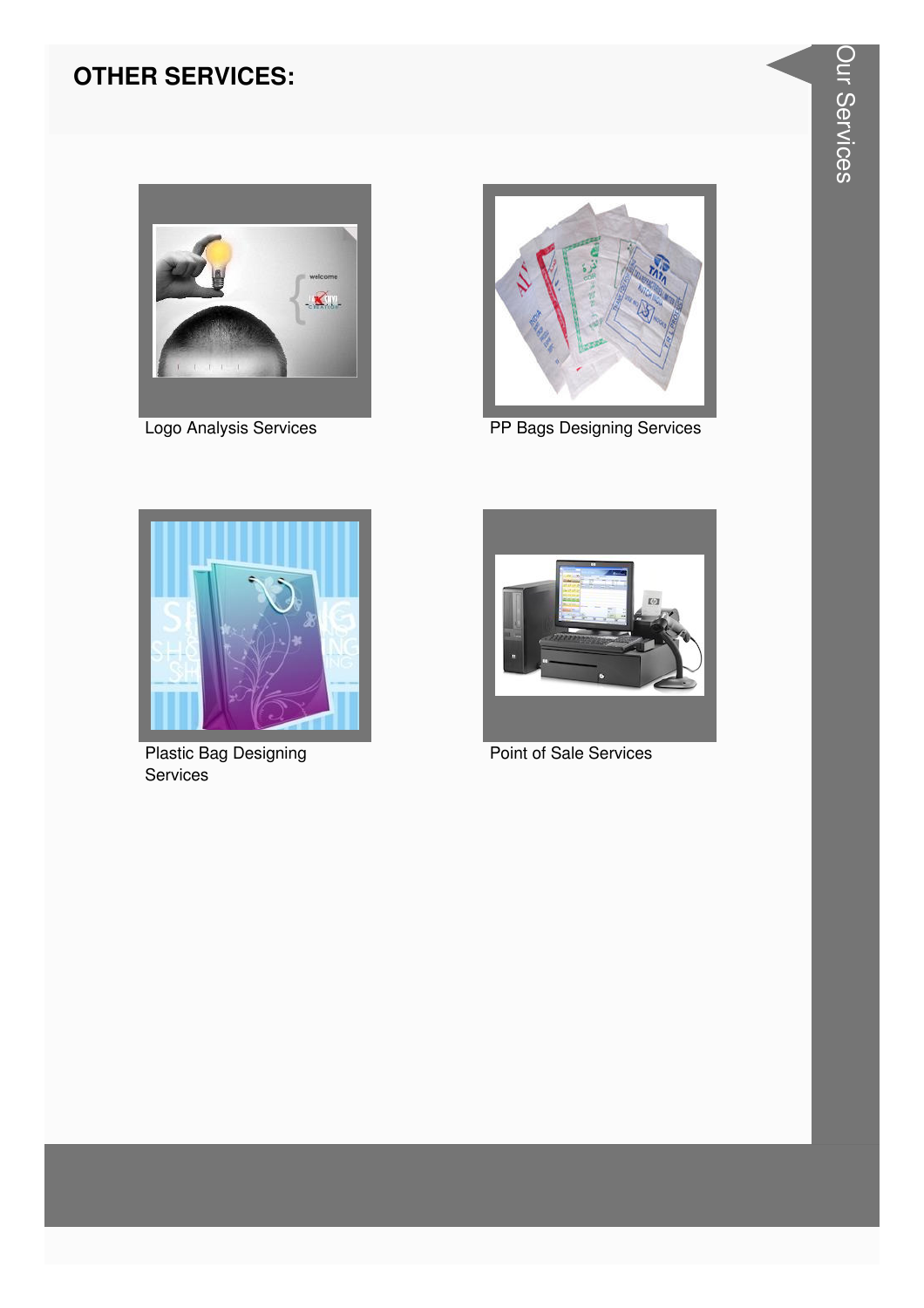## Factsheet

# Year of Establishment : 2009 Nature of Business **in American Service Provider** : Service Provider